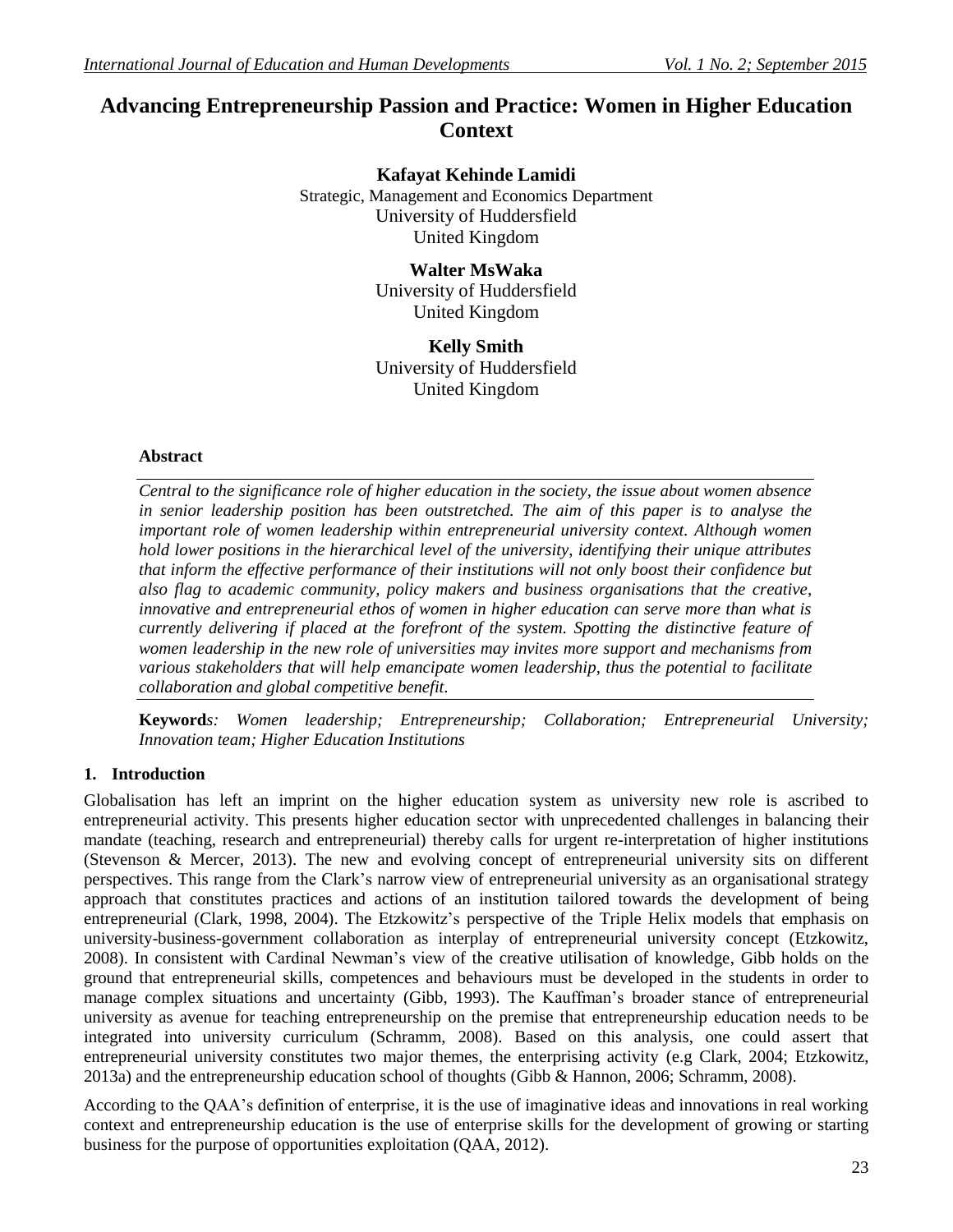While the author concedes and appreciates these intellectual perspectives, together enterprise and entrepreneurship make up the entrepreneurial university paradigm.

According to Thomas Kuhn, paradigm is an overall theoretical framework (Kuhn, 1962, 2012). In this case, the theoretical framework of entrepreneurial university constitutes the element of practice of enterprise or entrepreneurship activities or both. Either an institution is entrepreneurially characterised through its enterprise or entrepreneurship domain, central to these entrepreneurial university prerequisites, is the interdependent of everyone involved in the new relationship, an antecedent of collaborative leadership (OHIO Community Collaboration Model for School Improvement, n.d.). The aim of this paper is to enhance our understanding of women leadership in higher education institutions through the lens of entrepreneurial university paradigms analysing existing literature.

In reference to Burton Clark's perspective, in term of practices and activities as signalled above, leadership in its definition of the ability to influencing others plays a key role in the entrepreneurial phenomenon, in particular the collaborative leadership. Collaborative leadership involves people working together in groups, releasing their ego and engage openly in the process (Growe, 2011; Sergiovanni, 1994). In assessing the leadership characteristic of "egoism", women tend to lower their ego more than the men; this is an important quality of women leadership that has been back grounded in higher institutions. Although, the reason is closely connected to the ideology that people at the top of the organisations take the pride of glamorous works that is jointly attained by other teams at various level across the university (Etzkowitz, 2013a). Most importantly noted, innovation is more productive when it occurs in a non-linear way (p.506). In this context, it means that entrepreneurial practices and actions are more productive from bottom-up approach. From this perspective, conducting research into the true nature of entrepreneurial university may maximise the potential application of the new collaborative leadership model of women within the higher education context.

Subsequently, the Etzkowitz"s university-industry-government interplay also bid for the collaboration concept because managing multiple agent relationship is critical which is achievable through collaborative effort (OHIO Community Collaboration Model for School Improvement, n.d.). However, collaborative leadership concept has been explicitly distinguished from the old individualistic one (Fletcher, 2004) among the new leadership thinking of collective and distributed styles reckoned as better leadership models for responding to contemporary organisational challenges (Growe, 2011). To date, leadership development literature continues to give little attention to the new collaborative leadership concept within the UK universities (DeRue & Wellman, 2009). Both academics and policy makers concur for the search for effective leadership and strong governance in the sector (e.g Waldron & Mcleskey, 2010:58). Yet, research addressing women as collaborative leaders in the higher education system is completely ignored.

Statistically reported in the Women Count report, there are 166 universities in the UK, 88% chaired by men of all higher education governing bodied and 83% hold the Vice-Chancellor positions (Jarboe, 2013: 1-3). The key message from this figure is that clearly women are underrepresented in UK university leadership. Besides, it was identified in a stimulus paper, the Leadership Foundation for Higher Education (Morley, 2013) report, that unrecognition of women"s skills and ability is one of the barriers to career progression. Taking a closer look into the new innovative and entrepreneurial role of higher institutions, the set of givens of women in education are utilised but in an unpronounced way than for their counterpart. However, if we evaluate how individual institution is successfully transforming and sustaining changes, women leaders at the teaching level are immensely contributing to this. Therefore, this paper seeks to illuminate the hidden leadership characteristics of women in higher education institutions that contribute to the flourishes of the institutions they work for. To reconcile this puzzle, the research questions below are formulated:

Why do we need more women collaborative leadership? What are the leadership characteristics of women in higher education? How are women in higher education contributing towards the entrepreneurial development of their campuses?

#### **2. Scope of the Literature Review**

The deficit of women leadership literature that explores the collaborative tenets of women givens made it crucial to search for literature from diverse disciplines but with particular focus on leadership and entrepreneurship disciplines.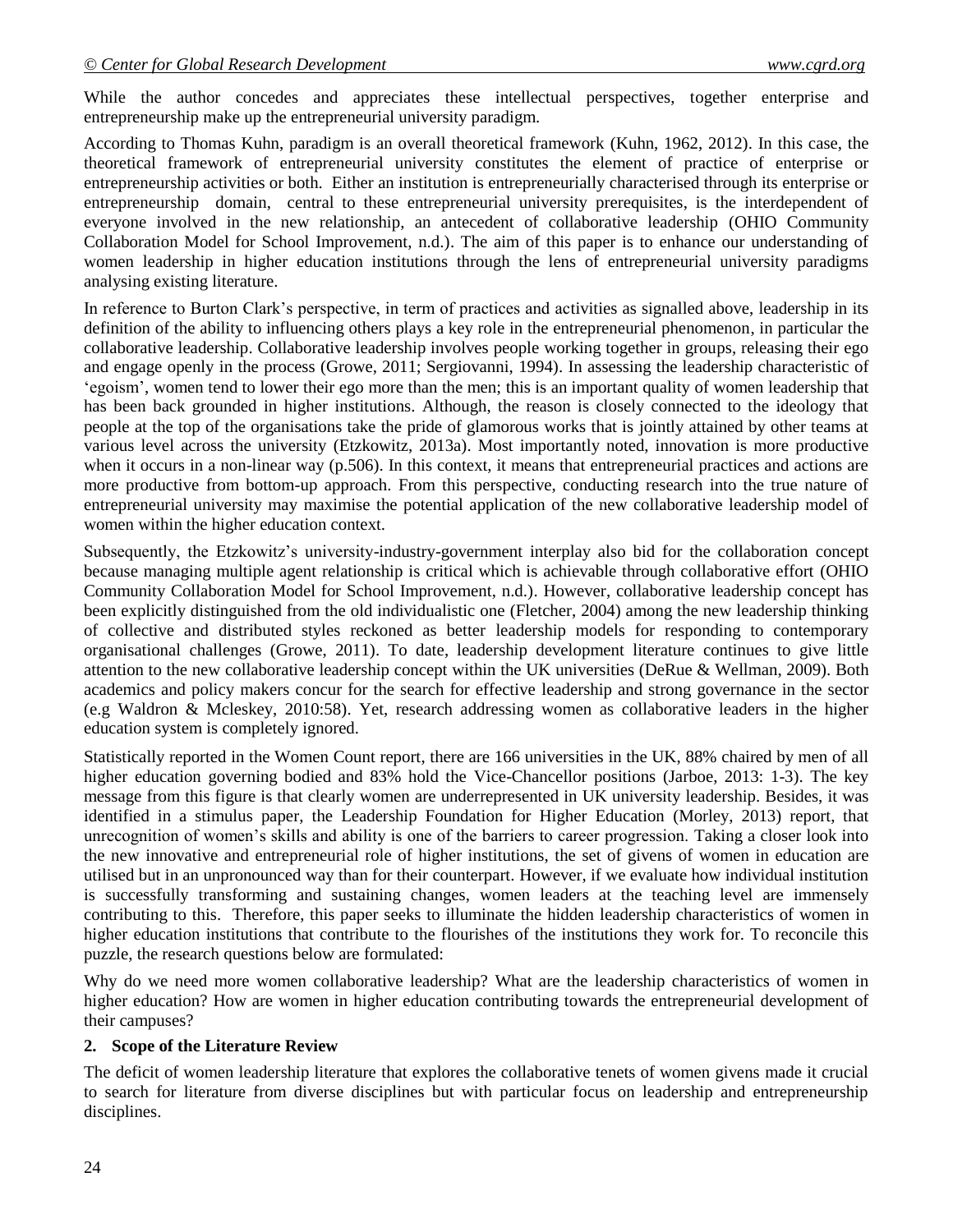The review includes articles on entrepreneurial teams in leading organisational behaviour journals (*Annual Review of Psychology, Leadership Quarterly, Research Policy, Higher Education Quarterly, and Journal of Applied Psychology*). It also scrutinises major management and entrepreneurship journals (*Journal of Business Venturing*, *Journal of Enterprise Information*, *Administrative Science Quarterly, Journal of management, Journal of Educational and Psychological Consultation, Educational Administration and Supervision Journal, Society for Research into Higher Education, Strategic Management Journal, Academy of Management Journal, and Academy of Management Review*) and systematically review studies from other sources. The review involves key words search combination of the following word: 'Teams'- 'innovation', 'firm formation', 'entrepreneurial', 'scientists', 'start-up', 'new venture', 'top', 'strategic' 'university', 'faculty', 'members' and 'Leadership'- 'higher education', 'collaboration', 'women'.

#### **2.1 Why do we need more women leadership in entrepreneurial universities?**

Unlike other organisations that develop student entrepreneurs (for example, Dragon Den and the Apprentice) by creating fear of business failure in the heart of the participants which may override the entrepreneurial spirit and mindset in the individuals, universities through their women academic clientele prepare students for entrepreneurial ability and behaviour required to meet uncertainty and handle complex situations (Gibb, 1993). It is no doubt that entrepreneurial university is truly the "centre of gravity" (Etzkowitz & Viale, 2010: 596). Reflecting on Etzkowitz"s definition of entrepreneurial university as a shift from individual level to team format, this is consistent with the new concept of collaborative leadership (Etzkowitz, 2013a). Undoubtedly, the upper echelons theory from strategic management field is conceptually relevant to our definition and will provide a theoretical base for collaborative leadership as it clearly shows how the cognitive ability and other behavioural components of teams shape the performance and outcomes of the institution. To a large extent, this team constitutes a relatively large number of women because majority of the men as filled the top team positions.

The societal perception influences the orientation that women are "good teachers" which have placed them in that domain. Indeed, they are for example, in the UK statistic have shown that over the past decade the postsecondary UK graduation rate rise from 42% in 2000 to 47% in 2005 and 51% in 2010 to 55% in 2011, the second highest after Poland and above the OECD average of 39%. Also age between 15-29years are facing tough transition into higher education and the labour market, and between the periods of 1999 to 2008 there has been 25% rise in the number of undergraduate students in the UK higher education sector (OECD, 2008, 2013). The key message from the figure is that women are 'doing their own job'; as such there is an urgent call for a move to top positions which will contribute better to the economy. It should be noted that this paper is not limited to top management team only to avoid fragmented analysis of the study.

Theoretical and empirical studies (Carpenter, Geletkanycz, & Wm Sanders, 2004; Hambrick, 2007; Klotz, Hmieleski, & Bradley, 2014) confirmed that not only the top management teams' (hereinafter refer to as strategic management teams) contribution has major impact on organisation performance and outcomes but also is the collaborative effort of the different teams including start-up teams, founding teams or entrepreneurial teams (Klotz, Hmieleski, & Bradley, 2014). Thus, the strategic management team share activities to some extent, power with other team members (Hambrick, & Mason, 1984). Some authors (e.g Cooney, 2005: 229) describe entrepreneurial teams as the collection of group of people with monetary stake and actively involved in the formation of the enterprise. Arguably, other scholars (Klotz, et al., 2014: 227) contend that entrepreneurial teams are those individuals in key leadership positions regardless of having a significant financial interest in the firm.

According to Klotz and colleagues, entrepreneurial team can be classified into two categories:

- (i) those without functional role or title but yet are actively engaged in the organisation such as the investors and
- (ii) Those with functional role and title who do not actively participate in the strategic and operational decisions of the organisation such as board members.

In view of this analysis, one may consider entrepreneurial teams as those groups of women who directly or indirectly affect or are affected by the organisational performance and outcomes. The underlying tenet in the conceptualisation of the Women University Innovation Team (WUIT) is that entrepreneurial teams are not only an aspect of the entrepreneurial process but actually they have significant contribution to the inputs, process and output/outcome of the organisation. Conceptually, this definition is equivalent to the IMOI (Inputs-Mediators-Outcomes-Inputs) model from the field of organisational behaviour (Ilgen, John, & Michael, 2005).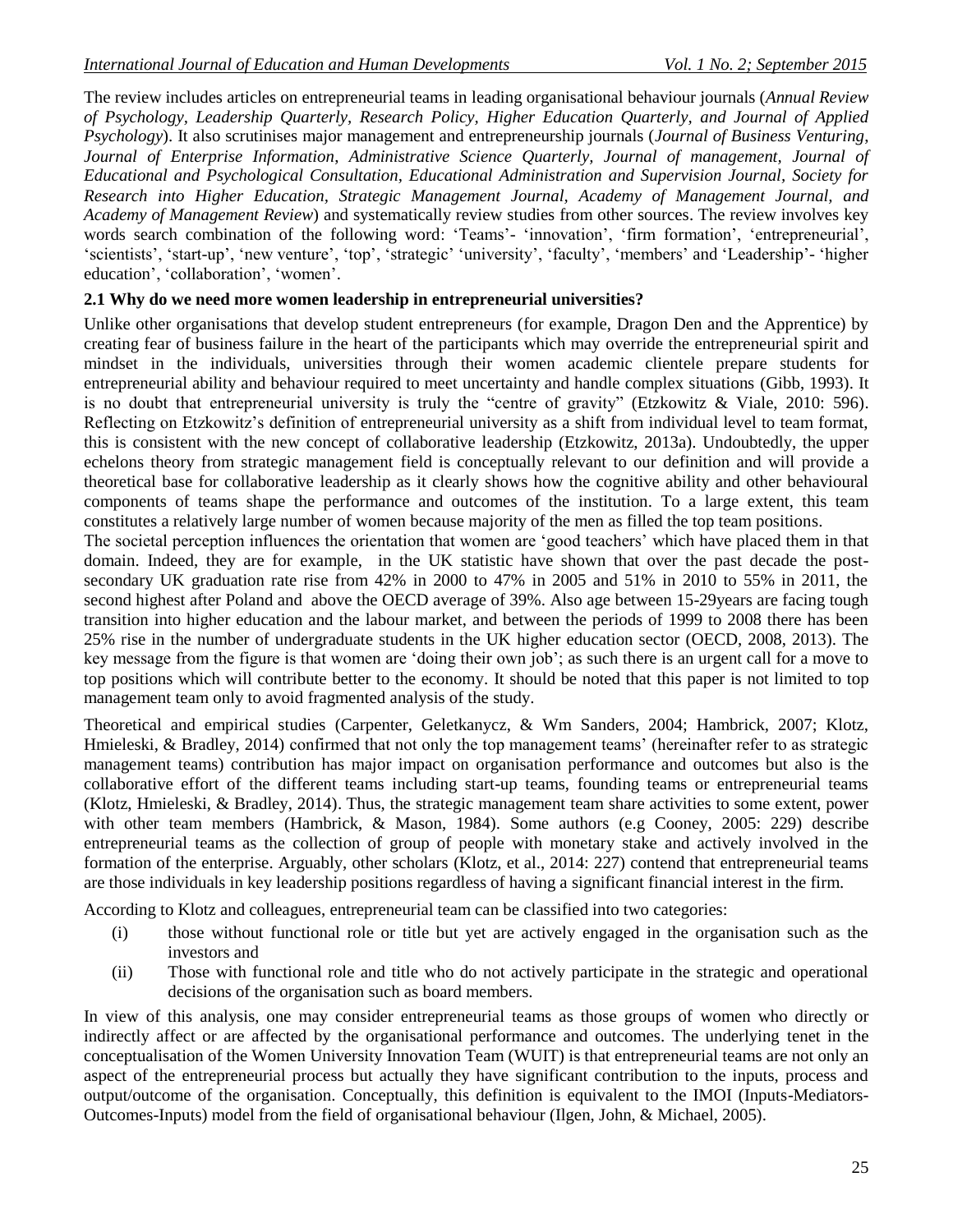In this case, IMO is considered as a complementary framework that explains the entrepreneurial university characteristics in detail. Since the unit of focus in this paper is characteristics of women collaborative leadership of entrepreneurial university, the concept of WUIT is introduced.

# **3. The Women University Innovation Team Domain**

As regard this unit of examination, it was suggested that on a more practical stance, research about the whole team rather than merely strategic management team enhances the potential strengths of the Upper Echelons in term of prediction (Hambrick, & Mason, 1984). Therefore, examining WUIT would seem to be truly an important part of entrepreneurial development.

#### **3.1 What characteristics constitute Women University Innovation Team?**

Just as organisations differ in process and nature so are knowledge service institutions. The differences between service organisations lie in their ability to be innovative. As defined in the OECD/Eurostat (2005) report, innovation involves launching of unique or meaningfully improved marketing or organisation methods, products, services or processes. As such this paper broadly defines university innovativeness as the novel and exclusive characteristics that distinguish higher institutions from other knowledge-dissemination institutions. Some authors (e.g Eyal, & Kark, 2004: 220) define organisational innovativeness as the perceived amount of innovations created in an organisation at a given time and their impacts on that organisation. While entrepreneurial study is gaining consensus, measuring the impact on education is fragmented (Dirk Van, 2014). However, it is not within the scope of this research to measure performance. Hence, the WUIT study is proposed to investigate the entrepreneurial development of higher institutions via the WUIT characteristics.

In so doing, WUIT involve all team members whose efforts are strongly connected to the effectiveness of the organisation. In consistent with the modern and scientific definition of management as getting things done through people including top management and lower strata of management (Hall, 1979), WUIT is a collection of individuals or teams leading innovation in entrepreneurial university. Such teams may be explicitly or inexplicitly designated and may include board members (Carpenter et al., 2004), strategic or top management teams (Chuang, Nakatani, & Zhou, 2009:183), professors, students, administrators, faculty members, other faculty and academics (Etzkowitz, 2013a: 500–501; Guerrero, & Urbano, 2012: 53). The innovative teams attracted different terminologies such as start-up teams (Cooney, 2005), top management teams (Hambrick, 2007), potential entrepreneurs (Guerrero, & Urbano, 2012: 55), and new venture teams (Klotz, Hmieleski, & Bradley, 2014: 227) but we avoid using these terms because majority of the scholars associate the terms with certain positions in the organisational level such as CEOs or top management team at the top level (e.g Hambrick, & Mason, 1984; Lieberson, & O"Connor, 1972), types of organisation they describe such as start-up ventures or new ventures (Beckman, Burton, & O"Reilly: 2007; e.g Fern, Cardinal, & O"Neill: 2012) and size of organisation such as larger organisation to describe the top management team (e.g Carpenter et al., 2004). Whereas WUIT members are not attached to any specific functional titles or roles rather it covers a wide range of roles across all levels. Thus, it was suggested that "rather than assuming titles and positions as indicators of participation, team construct should be conceptualised on which players are involved and why they are involved" (Pettigrew, 1992: 178).

Typically defined in close proximity with the WUIT, is the entrepreneurial scientist term that describes faculty members who participate in entrepreneurial ventures, have the ability to interface basic knowledge with the innovation goal and who are entrenched in a strong system of relationships (Etzkowitz, 2003b, 2013a: 496; Etzkowitz & Viale, 2010: 597). As exemplified, Etzkowitz (2013a, p. 495) outlines four different academic entrepreneurial styles and degrees of involvement which include:

- (1) Academic scientist with direct interest in the formation of firms and who is actively ready to take a lead role in the entrepreneurial process
- (2) Academic scientist without any interest but opportune to benefit from firm formation in developing the know-how required to excel in their research objectives
- (3) Academic scientist interested in the prospect of commercialising their IP with the willingness to take a supportive role such as advisory member
- (4) Academic scientists who are potentially aware of the economic gains in commercialising their discoveries and do not have direct interest in the marketization but rather prefer to dispose research via technology transfer office.

Interestingly, academic scientists play a multi role; leading and supporting the university to deliver innovative products and services.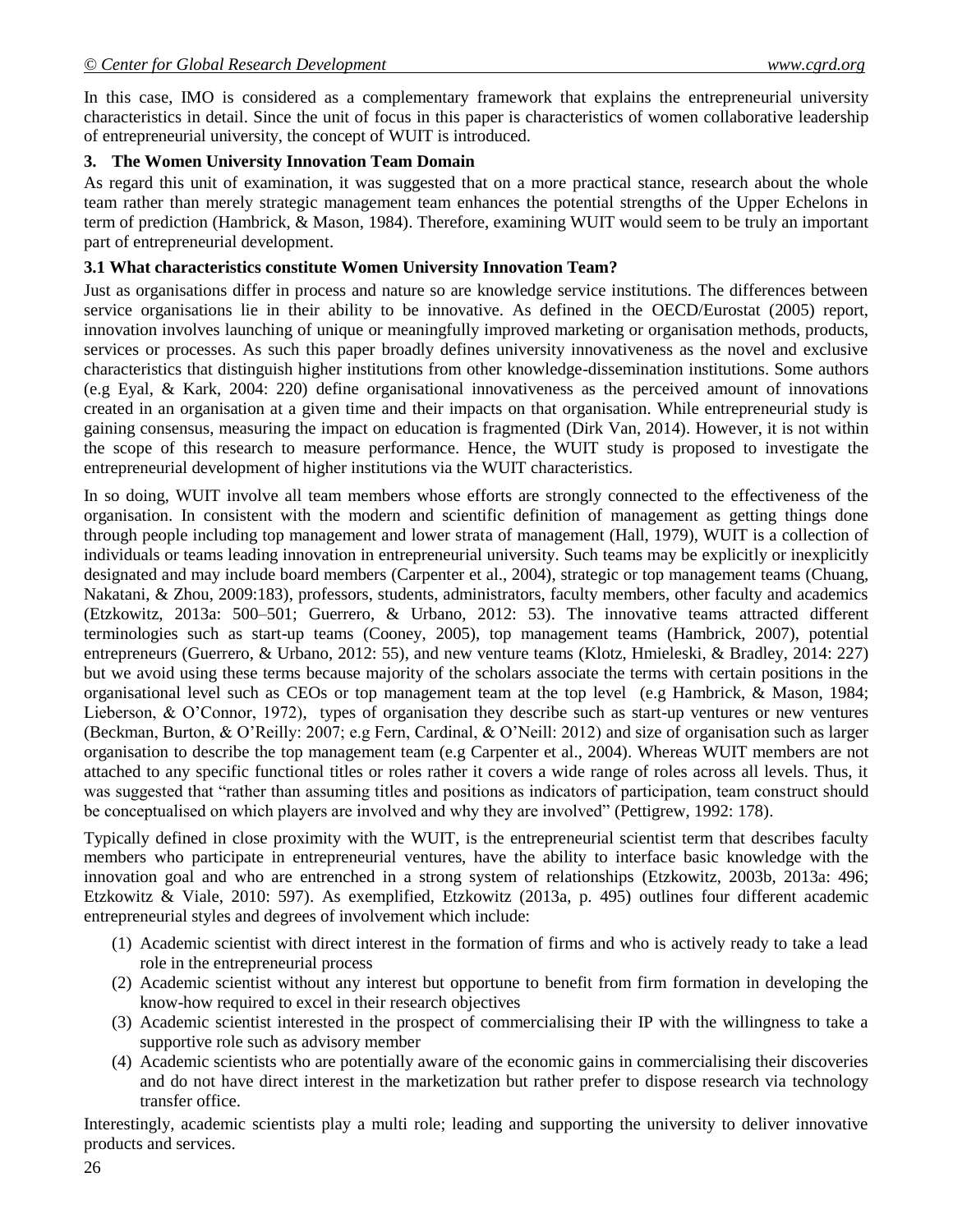Besides, since education is life, people in education are innovators because they contribute new concept to the pool of knowledge. In light of this, one could see that there is a link between the so called entrepreneurial or academic scientist and the university innovation teams in the sense that they are not attached to specific role, title or level but rather cover a broad range of groups across various functions. However, there is a limitation to the entrepreneurial scientist terminology. Just as the entrepreneurial and university term have been criticised for wrong combination of words (Etzkowitz, 2013a), so is the entrepreneurial and scientist. Both the former and the later combined two different part of speech; adjective and noun. This lead the present researcher to be mindful of the use of terms and language and therefore, consider women university innovation teams as a well-combined term that coherent strongly.

According to Sporn (2001), effective integration of university leadership and positive attitudes of the academic community towards entrepreneurship substantially contribute to the rapid changes within the university. In this regard, the interactive process of stakeholders in the entrepreneurial paradigms explicitly mirrored the need for women at the frontier of higher institutions. Powers & McDougall (2005) mentioned that the critical condition for achieving entrepreneurial goals is entrepreneurial intents of the people resources. In the natural domesticated sense of women as "housekeeper" and every other things that follow, the intents already exist and registered in them. Given this overview, the next question is what is holding us back? To sum up this section, brief presentation of university performance using team characteristics present avenues for future developments of WUIT research.

# **3.1.1 Academic Debates on Performance Indicators**

There is argument on the indicators used in measuring university performance. It was noted that performance indicators evolved empirically on the basis of data that has been widely applied rather than on the ground of conceptual examination of what works best for the proposed performance criteria (Rossi & Rosli, 2014). Some authors (e.g Barnetson & Cutright, 2000) argued that performance indicators in higher education are conceptuallybased because they shape what issues are researched and how they are being investigated which influence how the indicators themselves are being selected and structured. So far, this analysis shows the extent to which the identification of appropriate university performance indicators are complicated due to the complexity of university activities whose impacts are often complicated to be observed and measured (Hughes, Bence, Grisoni, O"Regan, & Wornham, 2011). Besides, university performance indicators attracted both empirical and conceptual drawbacks, which therefore requires taking a new perspective. On this premise, this paper suggests the use of the key underlying aspects of the institution, team characteristics to investigate its performance. However, literature evidence has shown that the impact of enterprise activity on the students' side proved effective practice (DBIS, 2013). This is a reflection of the set of "givens" of the women mentoring and developing the young ones to become entrepreneurially oriented and be creative in their respective career.

# **4. How are women contributing to entrepreneurial development?**

It has been raised that women on board teams are issues in higher education sector and also highlighted that there is a lot to be gained from understanding how progress is made across sectors (Jarboe, 2013). Therefore, taking into consideration the 40-60% gender-balanced boards of women in the UK universities" governing bodies; we could see how women have been contributing to the development of entrepreneurial universities. As a starting point, when Carpenter et al. (2004) mentioned that to arrive at the construct of team, the board members involved with decision are key players. In the context of this study, they must have been referring to the women in higher education. Entrepreneurial advocates have been connecting to this in their studies in various patterns but are less concerned with the "women" as a key construct. When Etzkowitz & Viale (2010) see entrepreneurial scientists as those who have been able to interface knowledge and innovation, they may have been making reference to women collaborative leadership in the context of university-business collaboration. Subsequently, when Etzkowitz (2013a) point out that as member of a scientific advisory board, academic play a supporting role in the commercialisation of discoveries, he probably must have being making reference to women in education as the scientific advisory board. To this end, it would be suggested that researchers may consider the application of women leadership (collaborative or shared) in their entrepreneurial studies.

# **4.1 Upper Echelons Perspective**

The Upper Echelons researchers propose that a firm"s observable and non-observable assets influence its performance (Hambrick, & Mason, 1984). On the notion of dominant coalition (Cyert, & March, 1963), some Upper Echelons authors (e.g Reuber, & Fischer, 1997) contend that top team and team membership constructs are measured with senior hierarchical level.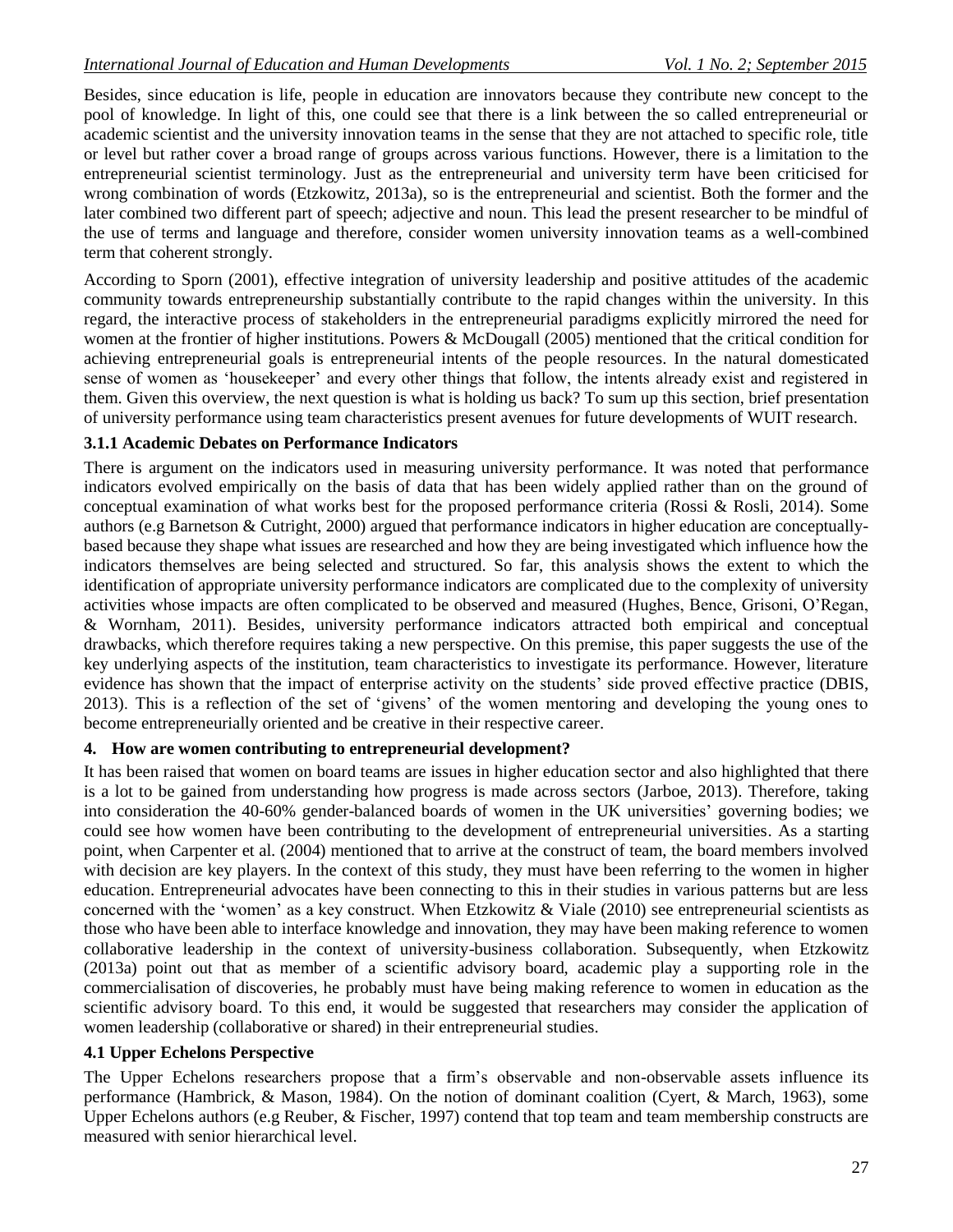Their argument is that people at higher levels are in stronger situation as indicated by their titles and positions to have greater influence on organisational strategic decisions. In an opposing view, others (e.g Knight, et al.: 1999) argue that rather than defining top management team by strategic decisions, use of specific outcome is more conceptual. Based on the premise of managerial succession, Upper Echelon Theory believes that there is strong correlation between top managers or CEOs and the strategies they pursue (Hambrick, & Mason, 1984). Employing the pluralistic perspective, the present researcher believes that a tree cannot make a forest and as such effective implementation of entrepreneurial activities (e.g start-ups) is not only at the will and discretion of the top teams but the collective actions of various people. Perhaps, transformation is not driven by a solitary entrepreneur at the top, it occurs when a number of individuals come together in university basic divisions through organised initiative approach to reshape their institutions (ECIU, 2005). With this, if we examine how universities are successfully transforming themselves there is an attachment to collaborative leadership concept on one hand and collective entrepreneurship concept on the other end. Future research should explore the behavioural characteristics of women leadership within the universities collecting both primary and secondary data. Thus, it will provide in-depth insights into understanding how they contribute to the development of their universities and why their institutions have different reaction to challenges and issues in their environment.

#### **4.2 Inputs-Meditators-Outcomes-Inputs Model**

As noted earlier, IMOI is a team model proposed by Ilgen et al. (2005) to capture the understanding of group performance and related team-level outcomes (O) as a product of the inputs (I), mediators (M) that influence them and Inputs (I) that beseeches the cyclical causal response. Interestingly, the proposition of the IMOI model offers solution to some theoretical issues associated with the traditional IPO model in three ways: first, the mediational "M" variables substitute the process "P" factors so as to cover the grey areas of the framework and broaden the explanatory power of the model. Secondly, the deletion of the hyphen between each word allows causal relationships in a non-linear approach. Finally, the substitution of the 'P' and the elimination of the '-' extend the application of the model from it well-known field; organisational behaviour to other disciplines such as entrepreneurship. As a development on the model, Klotz, Hmieleski, & Bradley (2014) suggest that the IMOI framework can be a guide for entrepreneurship observers when building on the team study. Another fascinating move for the use of IMOI model is its mediating elements that are used in this paper to offer useful recommendations. Going beyond the Upper Echelons, the model has yielded an extensive understanding of group performance and dynamics as an organising model not a team behaviour theory (Ilgen et al., 2005). Perhaps, the relevance of the framework to the present research lies in its strength to provide thorough coverage on analysing the WUIT.

# **4.3 Integrating Upper Echelons and IMOI**

Contemporary Upper Echelons research is widely applicable in strategic management and organisational behaviour literature. In past studies, its application in entrepreneurship research explores the interaction between strategic management team characteristics with firm-level outcomes just as in strategic management research. Most recently, its contemporary used in entrepreneurship topics including new ventures (e.g Klotz, Hmieleski, Bradley, & Busenitz, 2014) and entrepreneurial orientation (e.g de la Vega, & Sharkey-Scott, 2014) examined the mediating mechanisms. Though the work of Klotz and colleagues may be credited for mainly investigating team mediating mechanisms, it is not connected to any leadership model. Same is that of de la Vega and co-writers. While Organisational Behaviour research on team processes is well known for the examination of team from the lens of IMO. In addition, the strength of the Upper Echelons Theory is it applicability to different context. Yet, it underrated key women leadership as key organisational characteristic that link the inputs of the team members with organisational outcomes. Given that the two major barriers to innovation are employee resistance to innovation and lack of commitment (Madrid‐Guijarro, Garcia, & Van Auken, 2009) because they work in a less powerful situation, it has been statistically reported that women are even more productive under challenging condition.

Despite the universal applicability of the two models, till date no studies have been conducted on women collaborative leadership within the institutions and none in WUIT either. Since there is research deficit in this area, this paper therefore, offers the WUIT framework to help guide leadership and entrepreneurship scholars in exploring research on WUIT and Women Collaborative Leadership in general as depicted in Figure 1.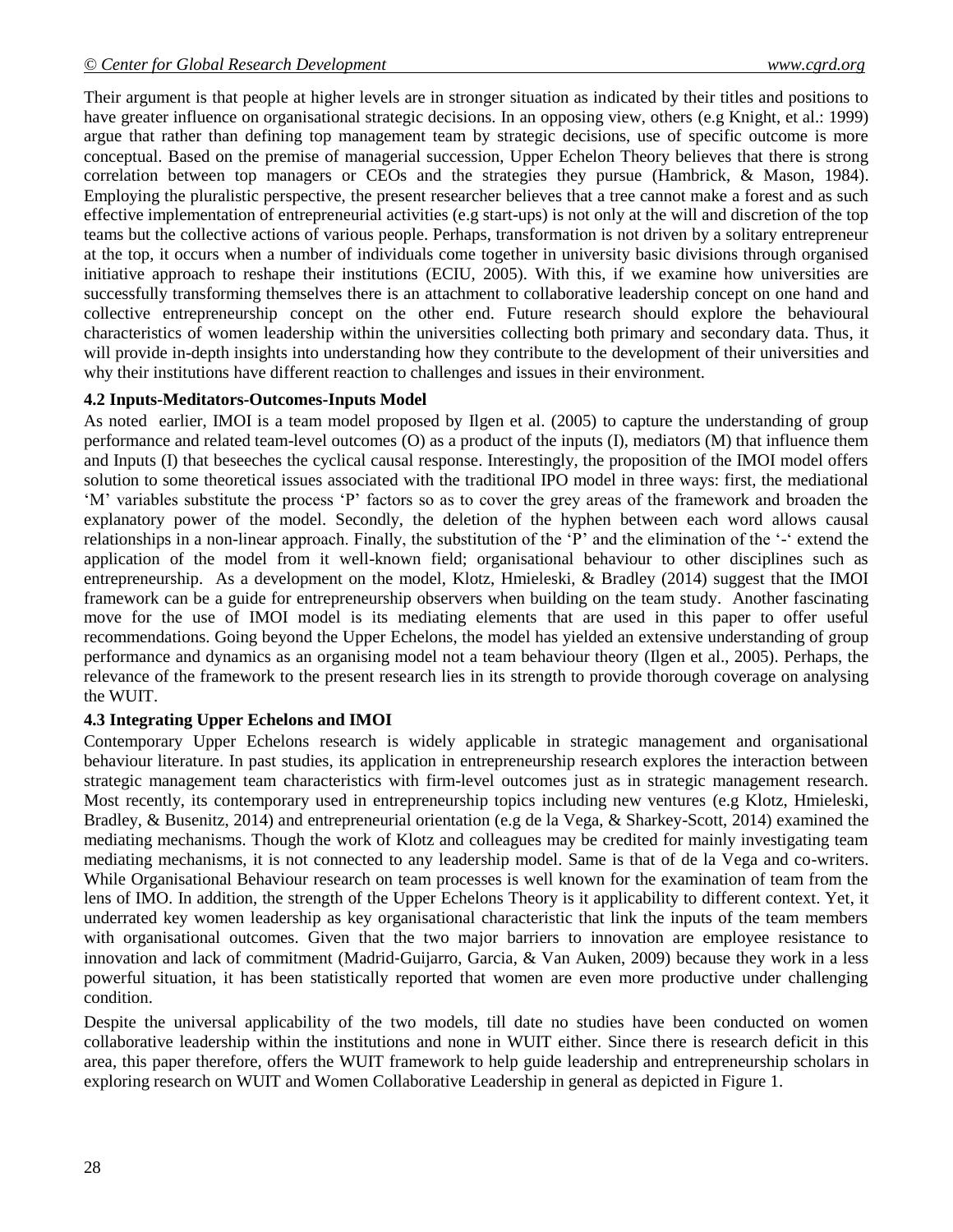It worth noting that <sup>a</sup>constructs are common IMOI factors. The <sup>b</sup>construct has been examined in higher education institutions. These constructs have not been widely investigated in women collaborative literature or even in the WUIT research, but are proposed in this study as directions for future research



**Figure 1:** Women University Innovation Team (WUIT) Framework

# **WUIT Input**

In consistent with the upper echelons view, and as illustrated in Figure 1 above, WUIT research constitutes the initial inputs phase of the teams such as the demographic variables and communal characteristics related to the development of entrepreneurial outcomes of their universities.

# **WUIT Mediators**

The WUIT IMOI framework illustrates that team processes and emergent states are the two major mediational mechanisms that connect inputs with outcomes. The behavioural-based processes are collective actions undertaken by the teams to transform resources into realistic objectives (LePine, Piccolo, Jackson, Mathieu, & Saul, 2008). For effective women collaborative leadership, the behavioural-based process, cognitive-based factors and affective statement overlap (Ilgen et al., 2005).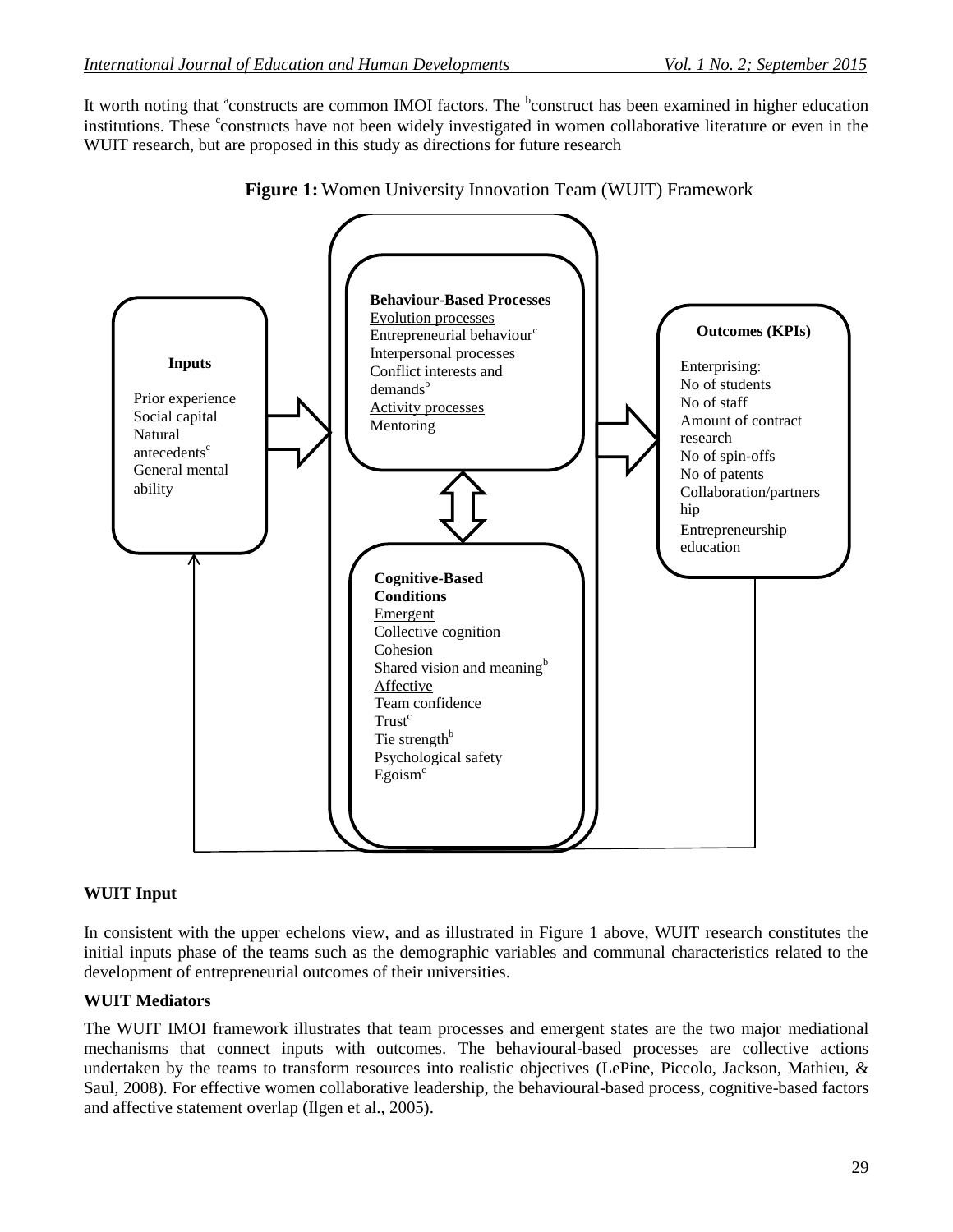# **WUIT Outcomes**

As indications of university performance, PIs are quantitative measures used in this study to quantify the EU phenomenon (Dochy, Segers, & Wijnen, 1990). These include achievements of the products that are deliverable to the society such as becoming employable graduates which generate outcomes.

# **5. How WUIT Research can contribute to other Fields**

WUIT research can contribute to the field of management in several ways. First, it can contribute to the educational literature. Previous educational studies (e.g Clark, 1998) have emphasised on how higher education institution has transformed and others (e.g Gonzales, Martinez, & Ordu, 2013) have focus their attentions on the challenging conditions in which faculty strive to flourish while the roles of women as key players are ignored. More so, the proposition of the Upper Echelons opens the view that innovation is a major organisational task in which team members are key contributors (de la Vega, & Sharkey-Scott, 2014). Besides, past research has examined students or lower level teams using lab experiments or field studies without focusing on women leadership. However, future study should conduct research into WUIT across all levels adopting the mixed methods strategy to gain in-depth and breadth analysis of the concept and develop ecological credibility to findings from educational research.

Second, university innovation team study can contribute to the strategic management research. Since WUIT has direct effect on organisational activities, the long-term imprint effects continuously influence the effectiveness of the organisation. This study provides additional evidence on the Upper Echelons perspective of team characteristics to complement and add to the managerial characteristics. Finally, the WUIT research can contribute to the organisational behaviour literature.

#### **6. Conclusion**

This study enriches our understanding of women collaborative leadership on organisational effectiveness in the context of an evolving entrepreneurial environment, a knowledge-based economy. By extending current research on entrepreneurial phenomenon, it provides clean and clear view on how women"s behaviour and actions can predict organisational outcome in complex situations. Given that WUIT define all individual or group within an organisation, the paper reaffirms the proposition that there is strong correlation between organisational tasks and the creative individuals/groups whose values are integrated into the innovation system. Thereby, adding to the flavour of the Organisational Behaviour field. The study found that in this knowledge-oriented society, women in higher education are key actors but still they are not well represented. More alarming is the way academic literature including research in education has overlooked this. By so doing, this research is not only practically contributing to the leadership development research by identifying opportunities for WUIT study, but also has theoretical consideration in its proposition of the WUIT framework to strengthen our knowledge and understanding of women leadership concept. Above all, women in higher educational institutions should now begin to see themselves as people of impact.

From all this we can now filter a possible interpretation of what WOMEN may mean in entrepreneurship and higher education scholarship. Of course it can mean all the foregoing elements highlighted, but in practice terms it is more heartening if it stands for: Women (W) of (O) Mutually-led (M) Entrepreneurial (E) orientated who are imaginative and can deliver the Nation (N) by developing people, shaping the organisation and moving the economy forward.

# **References**

- Barnetson, B., & Cutright, M. (2000). Performance Indicators as conceptual technologies. *Higher Education*, *40*, 277–292.
- Beckman, C. M., Burton, M. D., & O"Reilly, C. (2007). Early teams: The impact of team demography on VC financing and going public. *Journal of Business Venturing*, *22*, 147–173.
- Carpenter, M. A., Geletkanycz, M. A., & Wm Sanders, G. (2004). Upper Echelons Research Revisited: Antecedents, Elements and Consequences of Top Management Team Composition. *Journal of Management*, *30*(6), 749–778.
- Chuang, T.-T., Nakatani, K., & Zhou, D. (2009). An Exploratory Study of the extent of information technology adoption in SMEs: An application of Upper Echelon Theory. *Journal of Enterprise Information Management*, *22*(1/2), 183–196.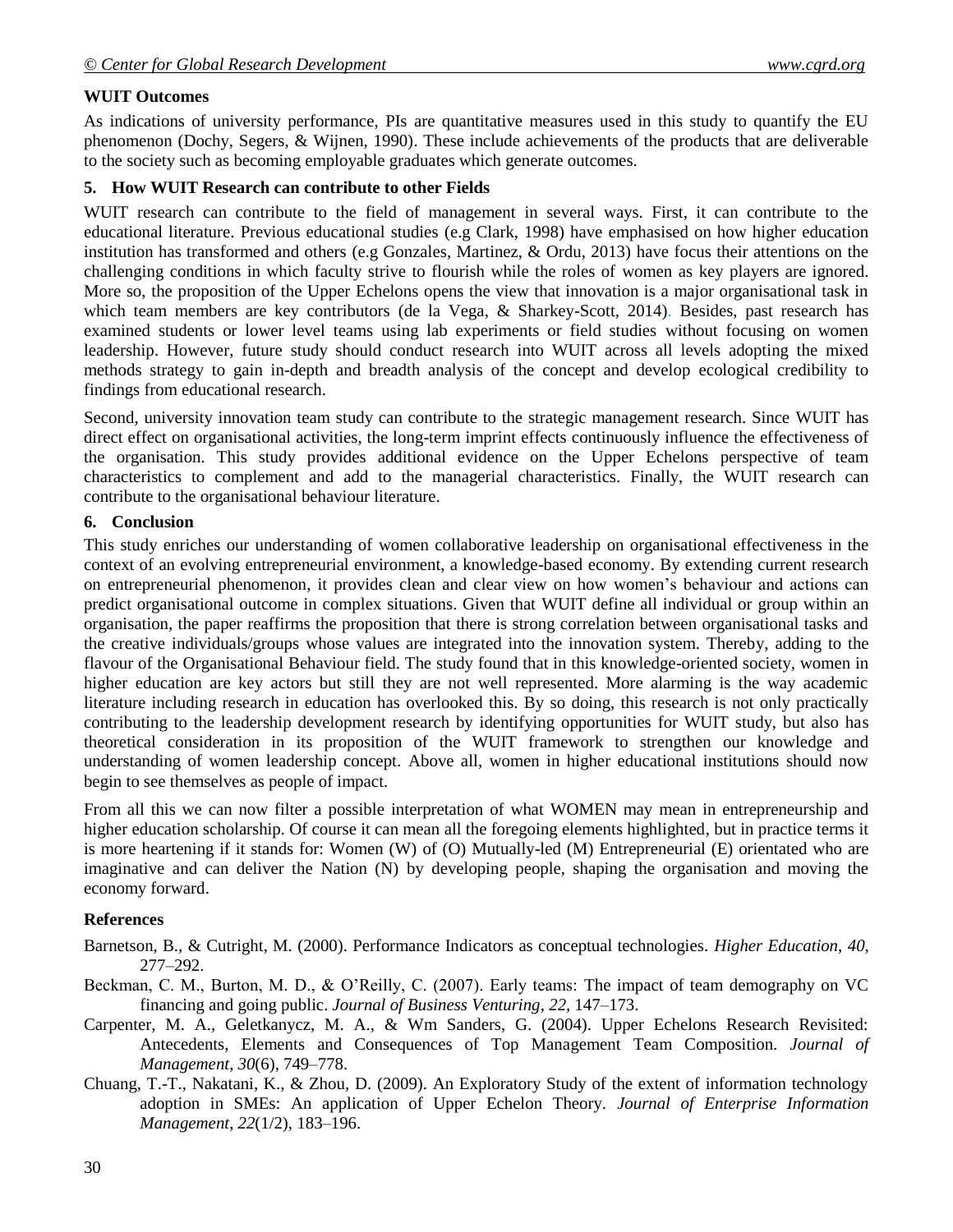- Clark, B., R. (1998). *Creating Entrepreneurial Universities: Organisational Pathways of Transformation*. UK: IAU Press, Emerald.
- Clark, B., R. (2004). *Sustaining Change in Universities: Continuities in Case Studies and Concepts*. England: McGraw-Hill Education.
- Cooney, T. M. (2005). What is an entrepreneurial team? *International Small Business Journal*, *23*, 226–235.

Cyert, R. M., & March, J. G. (1963). *A behavioural theory of the firm*. Engelwood Cliffs, NJ: Prentice-Hall.

- DBIS. (2013). *Entreprise Education Impact in Higher Education and Further Education* (pp. 3–104). Department for Business Innovation and Skills: Department for Business Innovation and Skills.
- De la Vega, R., & Sharkey-Scott, P. (2014). Exploring Individual Level Antecedents of Entrepreneurial Orientation. In *Entrepreneurship and Sustainability* (pp. 843–862). Dublin, Ireland.
- DeRue, D. S., & Wellman, N. (2009). Developing leaders via experience: The role of developmental challenge, learning orientation, and feedback. *Journal of Applied Psychology, 94*, 859–875.
- Dirk Van, D. (2014). *Education Indicator in Focus: Education Professionals as Social Innovators*. OECD: OECD.
- Dochy, F. J. R. C., Segers, M. S. P., & Wijnen, W. H. F. W. (1990). Management Information and Performance Indicators in Higher Education. *The Netherlands, Van Gorcum*, (An International Issue).
- ECIU. (2005). *Entrepreneurial University: Myth or Reality* (pp. 3–37). ECIU Leadership Programme.
- Ekzkowitz, H. (2008). The Triple Helix: University-Industry -Government Innovation in Action .
- Etzkowitz, H. (2013a). Anatomy of the entrepreneurial university. *Social Science Information*, *52*, 486–510.
- Etzkowitz, H. (2003b). Innovation in Innovation: The Triple Helix of University-Industry Government Relations. *Social Science Information*, *42*(3), 293–338.
- Etzkowitz, H., & Viale, R. (2010). Polyvalent knowledge and the future of the university: A third Academic Revolution? *Critical Sociology*, *36*(4), 595–609.
- Eyal, O., & Kark, R. (2004). How do transformational leaders transform organisations? A study of the relationship between leadership and entrepreneurship. *Leadership and Policy in Schools*, *3*(3), 206–233.
- Fern, M. J., Cardinal, L. B., & O"Neill, H. M. (2012). The genesis of strategy in new ventures: Escaping the constraints of founder and team knowledge. *Strategic Management Journal, 33*, 427–447.
- Fletcher, J. (2004). The paradox of postheroric leadership: an essay on gender, power, and transformational change. *The Leadership Quarterly*, *15*(5), 647–661.
- Gibb, A. (1993). Enterprise culture and education: understanding enterprise education and its links with small business. *International Small Business Journal , 11*(3), 11–34.
- Gibb, A., & Hannon, P. (2006). *Towards the Entrepreneurial University*. UK. Retrieved from https://webspace.utexas.edu/cherwitz/www/articles/gibb\_hannon.pdf .
- Gonzales, L., D., Martinez, E., & Ordu, C. (2013). Exploring Faculty experiences in a striving university through the lens of academic capitalism. *Studies in Higher Education*, 1–18. doi:10.1080/03075079.2013.777401
- Growe, R. (2011). Collaborative Leadership in the Era of New Normal. *National Forum of Educational Administration and Supervision Journal*, *29*(4), 1–6.
- Guerrero, M., & Urbano, D. (2012). The Development of an Entrepreneurial University. *Journal of Technology Transfer*, *37*, 43–74.
- Hall, L. (1979). *Business Administration*. Plymouth: Macdonald and Evans Ltd.
- Hambrick, D. C. (2007). Upper Echelons Theory: An Update. *The Academy of Management Review*, *32*(2), 334–343.
- Hambrick, D. C., & Mason, P. A. (1984). Upper Echelons: The Organization as a Reflection of Its Top Managers. *The Academy of Management Review*, *9*(2), 193–206.
- Hughes, T., Bence, D., Grisoni, L., O'Regan, N., & Wornham, D. (2011). Scholarship that Matters: Academic/Practitioner Engagement in Business and Management. *Management Learning*, *10*(1), 40–57.
- Ilgen, R. D., John, R. H., & Michael, J. (2005). Teams in Organizations: From Input-Process-Output Models to IMOI Models. *Annual Review Psychology*, *56*, 571–543.
- Jarboe, N. (2013). *Women Count: Leaders in Higher Education* (pp. 1–40). UK: WomenCount.
- Klotz, C. A., Hmieleski, M. K., & Bradley, B. H. (2014). New Venture Teams: A Review of the Literature and Roadmap for Future Research. *Journal of Management*, *40*(1), 226 –255.
- Klotz, C. A., Hmieleski, M. K., Bradley, B. H., & Busenitz, W. L. (2014). New Venture Teams: A Review of the Literature and Roadmap for Future Research. *Journal of Management*, *40*(1), 226 –255.
- Knight, D., Pearce, C. L., Smith, K. G., Olian, J. D., Sims, H. P., & Smith, K. A. (1999). Top management team diversity, group process, and strategic consensus. *Strategic Management Journal*, *20*(445-465).